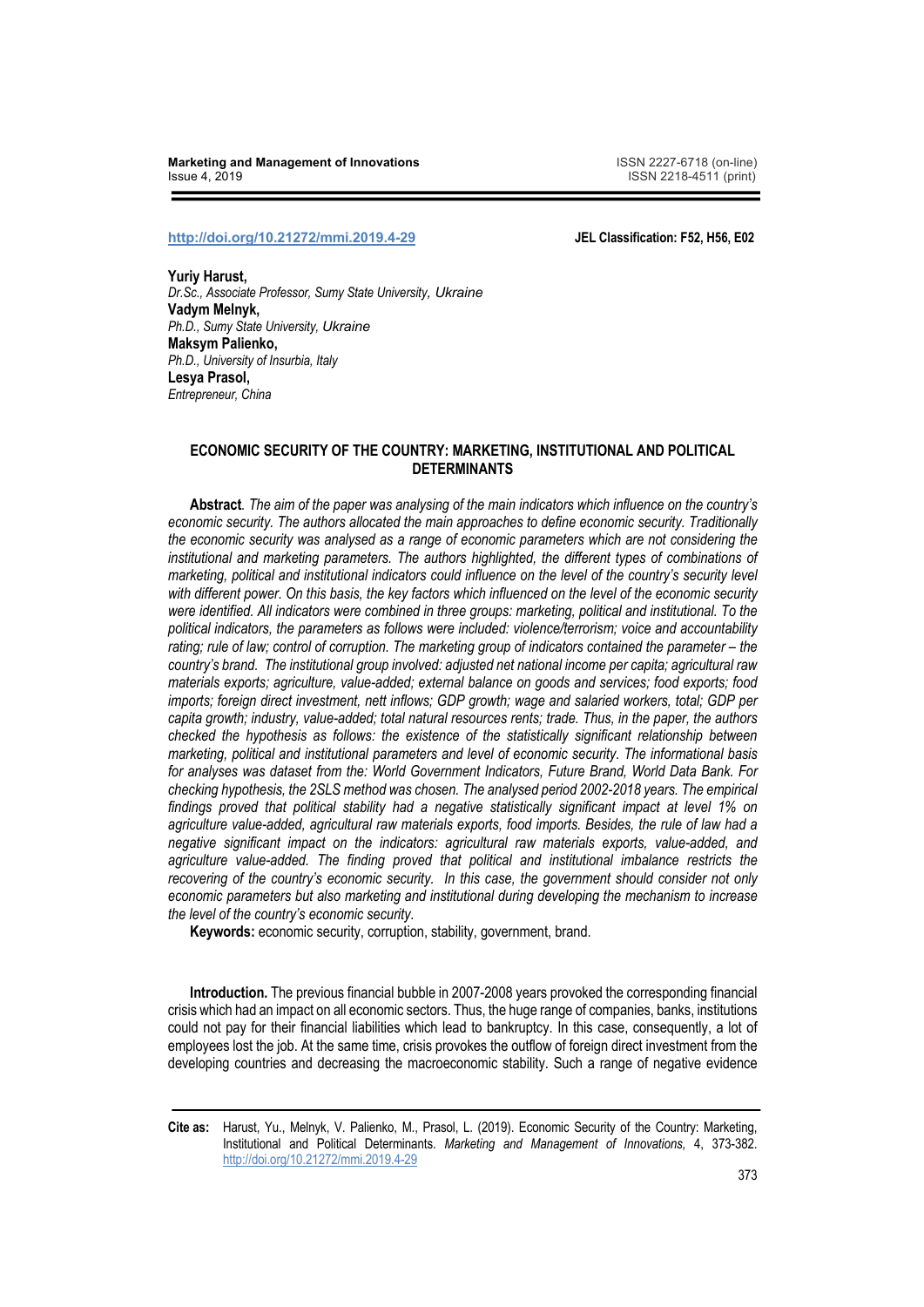provokes the society's strikes around the world which negatively influenced the countries' brand.

Traditionally, the scientist as the key indicator of economic security analyses of the macroeconomic imbalance level. It should be noted, that the European Commission has changed the macroeconomic imbalance procedure after the global recession by extending the parameters of analysis and corresponding thresholds. The relevant reports involved the results of the analysis of 14 indicators which involved 28 additional indicators. These indicators estimate the internal and external characteristics of macroeconomic stability. According to the official dataset, the GDP as in the European Union as in Ukraine had declined during the crisis period (Figure 1). Thus, in Ukraine, the GDP decreased by 34,87% in 2008 compared to 2000 years. In the EU this declining was 10,64%. Besides, in 2008 the decreasing of foreign direct investment was 53,7% in the European Union and in Ukraine – 31,6% (Figure 2).



**Figure 1. Dynamic of GDP in the European Union and Ukraine during 2000–2018 years, billion USD** 



Source: World Development Indicators, 2019.

**Figure 2. Dynamic of Foreign Direct Investment in the European Union and Ukraine during 2000– 2018 years, (% of GDP)**  Source: World Development Indicators, 2019.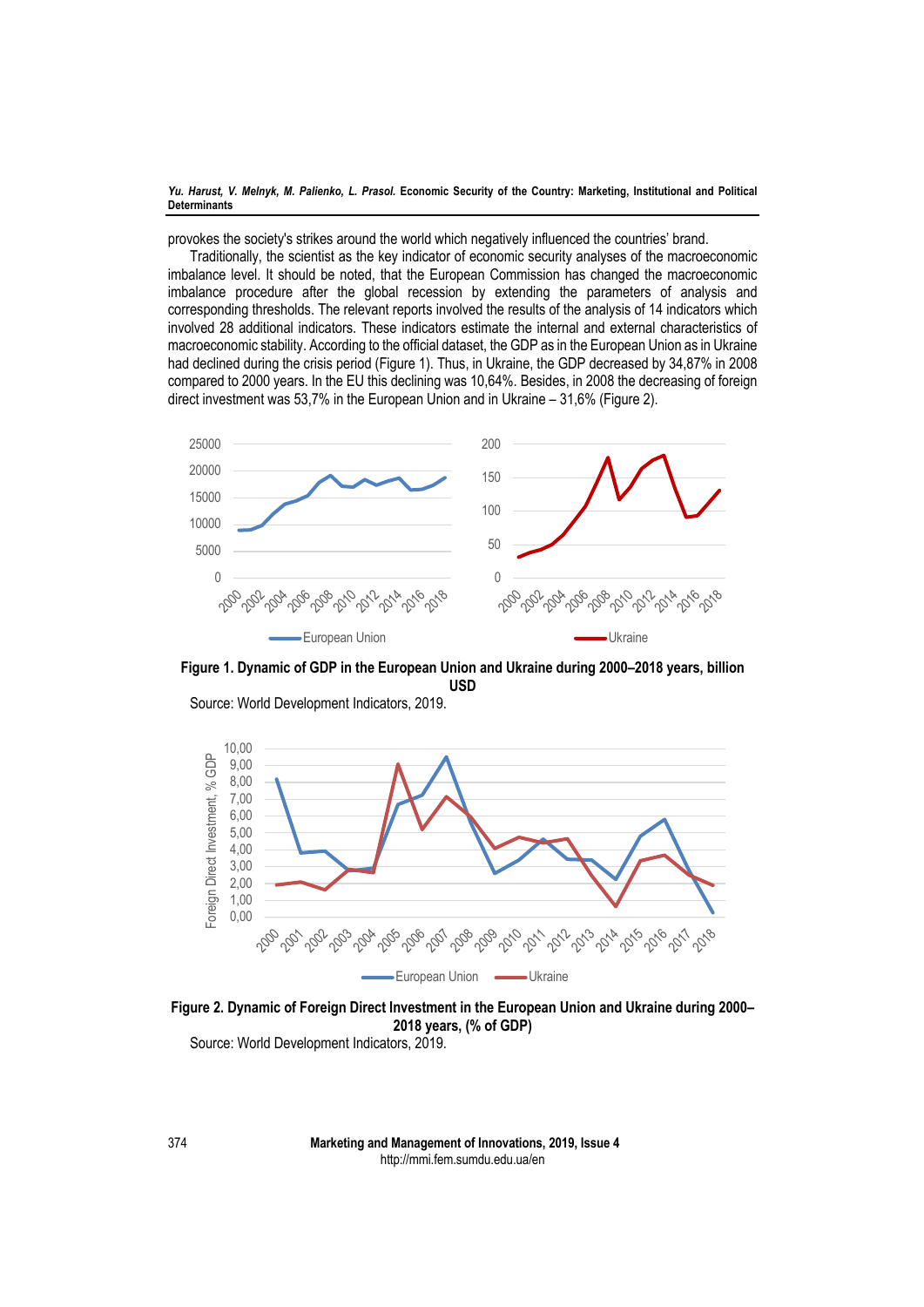Noted, that range of the scientists proved that macroeconomic stability relates from the level of corruption, unemployment, social security, country's barn etc. Thus, the increasing of economic security is complex issues which contribute to analyse not only of the economic parameters, but other factors as characterized the political, institutional and marketing indicators.

**Literature Review.** Noted, that authors in the paper (Rejda, 2015) analysed the relationship between social insurance and economic security. For that purpose, Rejda allocated two groups of the indicators: general (loss of income, additional expenses, insufficient income and uncertainty of income); social (premature death of the family head, old age, poor health, unemployment, substandard wage, inflation, natural disasters, children born outside of marriage, personal factors).

Brück (2004) highlighted that key indicators of economic security were government policy, freedom and openness of trade. The author proved, that the government should support international cooperation and use the synchronised mechanism to achieve economic security.

The range of the authors Forrest J. Y. L., Ying Y., Gong Z., Schimmel K., Liu S., Nicholls J. and Nechval N.A. in the paper (Forrrest et al, 2018) proved that volume the foreign direct investment ha ad positive statistically significant impact on the level of country's economic security.

The same hypothesis tried to prove the scientist in the paper (Nhung, 2018) on the example of Vietnam. The authors in the paper (Ohotina et al., 2018) analysed the social and economic security of the region using the investment climate, innovations and infrastructure as the key parameters.

Besides, for that purpose the cauterization was used by the authors. A as conclusion, the authors developed the stage for increasing the level of economic security which involved: increasing of trade openness through liberalization; improving infrastructure (road, transport, logistic, etc.) with the purpose to attract tourists and additional capital; providing free movement of people.

Shvaiba (2018) proposed to estimate the social and economic security using GDP and unemployment rate as the key indicators. Besides, Shvaiba D. proposed to use the hierarchical system for analysing. The scientists in the paper (Garth et al., 2019) using the fixed regression analysis and survey analysed the significate impact of the indicators (income, mental and physical health, wealth) on the level of economic security. Odehnal J. and Neubauer J. (2018) proved the relationship between political stability and economic security using the panel model on the example of NATO countries. Noted, that Odehnal, J. and Neubauer J. analysed two group of the indicators: economic (risk of budget balance, risk of foreign debt, risk of inflation, risk of GDP per capita, risk of GDP growth, and a control variable, risk of current account as a percentage of GDP); political (terrorism, cross border conflict, ethnic tension, and foreign pressures). Singh R. and Sehrawat P. (2019) proved that the country's brand influence on economic growth and security. The results of the analysis showed that a huge range of scientists has been investigating the issues of economic security. At the same time, the unified approach to measure the relationship between key indicators and economic security has not accepted by the world scientific community. In this case, the aim of the paper is the analysis of the relationship between three group of indicators which explain the main directions of countries activities to increase the level of economic security: political, institutional and marketing. Thus, the main hypothesis of the investigation was:

H1: political stability has a statistically significant impact on the country's economic security.

H2: institutional parameters have a statistically significant impact on the country's economic security.

H3: marketing parameters has a statistically significant impact on the country's economic security.

**Methodology and research methods.** The findings of the papers (Lyulyov et al., 2018; Bilan et al., 2019a; Bilan et al., 2019b; Bilan et al., 2019c; Milova et al., 2019) empirical proved that social, cultural, political, institutional and marketing determinants in the different combination could significantly increase or decrease the macroeconomic stability of the national economy. In this case, the relationship of the economic security parameters could be explained as functional relation: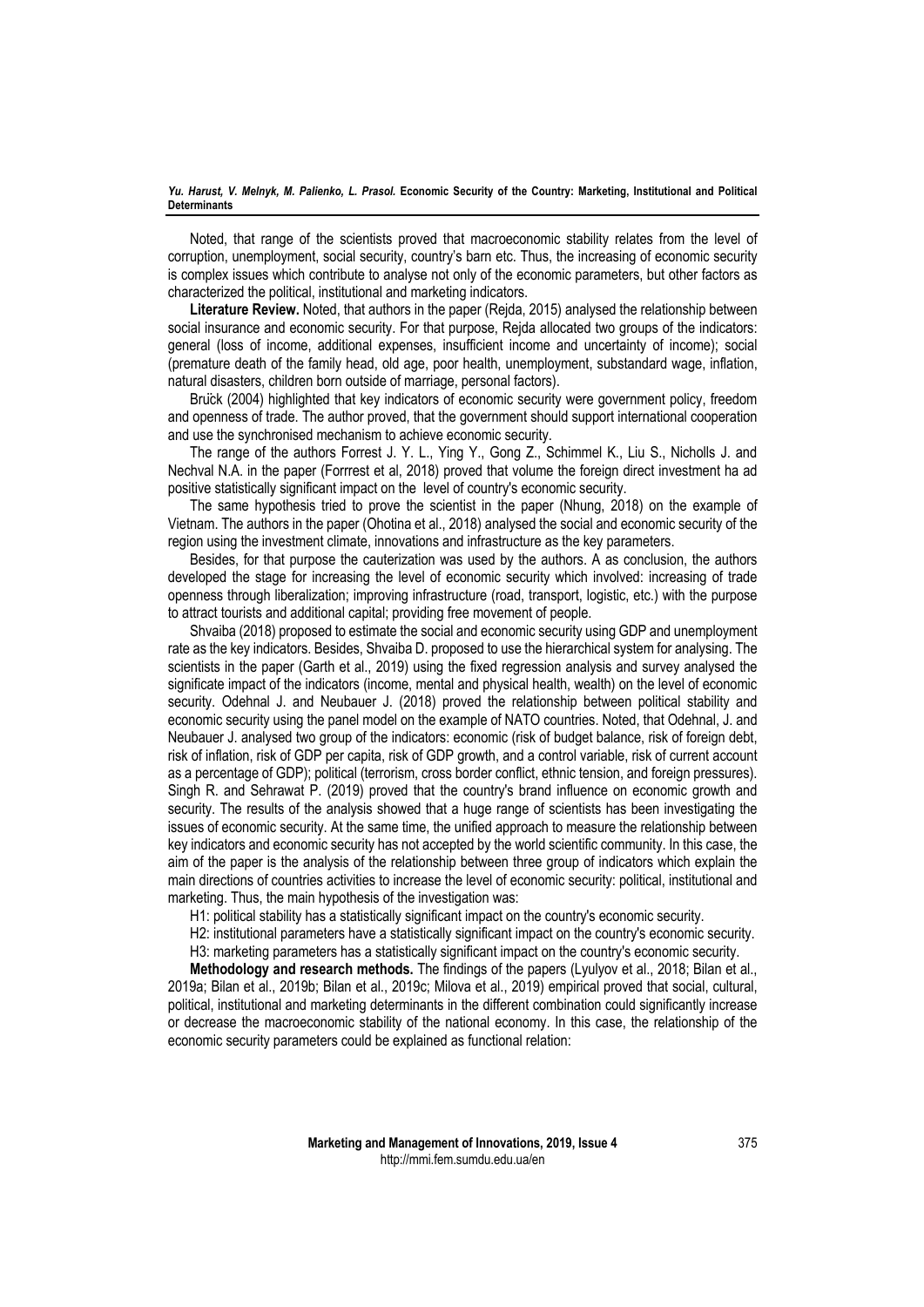$$
EStt = f(Politica_t, Institutional_t, Marketing_t)
$$
\n(1)

where  $ES - i$ -elements of economic security in t period; Political  $<sub>t</sub>$  – political parameters in t period;</sub> Institutional<sub>t</sub>, – institutional parameters in t period; Marketing $t$  – country's brand in t period.

The assessment of economic security level based on the estimation of the dynamic of the macroeconomic parameters. Agreed with the assumption of V. P. Kapysh (2016), that economic security could be estimated by the criteria as follows: industry development level; agribusiness development level; employment and unemployment level; trade openness; the economy's dependence on natural resources. Besides, considering the findings of T.P. Yapatake Kossele and L.J. Shan (2018), the following indicators were proposed to consider:

- adjusted net national income per capita (ANI);
- agricultural raw materials exports (ARM);
- $-$  agriculture, value-added (AVA);
- external balance on goods and services (EGBS);
- food exports (FEX); food imports (FIM);
- foreign direct investment, nett inflows (FDI);
- $-$  GDP growth (GR);
- wage and salaried workers, total (WSB);
- GDP per capita growth (GPC):
- industry, value added (IVA);
- total natural resources rents (NRS);
- trade (TRAD).

After dividing each side of Eq. (1) the modified model can be shown as in Equations (2-27):

$$
ANI_{1t} = a_1 + \beta_1 PS_t + \beta_2 Corr_t + \beta_3 RL_t + \beta_4 Brand_t + \varepsilon_t
$$
  
\n
$$
ANI_{2t} = a_1 + \beta_1 VA_t + \beta_2 Corr_t + \beta_3 RL_t + \beta_4 Brand_t + \varepsilon_t
$$
 (3)

$$
ARM_{1t} = a_1 + \beta_1 PS_t + \beta_2 Corr_t + \beta_3 RL_t + \beta_4 Brand_t + \varepsilon_t
$$
 (4)

$$
ARM_{2t} = a_1 + \beta_1 VA_t + \beta_2 Corr_t + \beta_3 RL_t + \beta_4 Brand_t + \varepsilon_t
$$
 (5)

$$
AVA_{1t} = a_1 + \beta_1 PS_t + \beta_2 Corr_t + \beta_3 RL_t + \beta_4 Brand_t + \varepsilon_t
$$
  
\n
$$
AVA_{2t} = a_1 + \beta_1 VA_t + \beta_2 Corr_t + \beta_3 RL_t + \beta_4 Brand_t + \varepsilon_t
$$
 (7)

$$
EGBS_{1t} = a_1 + \beta_1 PS_t + \beta_2 Corr_t + \beta_3 RL_t + \beta_4 Brand_t + \varepsilon_t
$$
 (8)

$$
EGBS_{2t} = a_1 + \beta_1 VA_t + \beta_2 Corr_t + \beta_3 RL_t + \beta_4 Brand_t + \varepsilon_t
$$
 (9)

$$
FEX_{1t} = a_1 + \beta_1 PS_t + \beta_2 Corr_t + \beta_3 RL_t + \beta_4 Brand_t + \varepsilon_t
$$
  
\n
$$
FEX_{2t} = a_1 + \beta_1 VA_t + \beta_2 Corr_t + \beta_3 RL_t + \beta_4 Brand_t + \varepsilon_t
$$
\n(11)

$$
FIM_{1t} = a_1 + \beta_1 PS_t + \beta_2 Corr_t + \beta_3 RL_t + \beta_4 Brand_t + \varepsilon_t
$$
 (12)

$$
FIM_{2t} = a_1 + \beta_1 VA_t + \beta_2 Corr_t + \beta_3 R L_t + \beta_4 Brand_t + \varepsilon_t
$$
 (13)

$$
FDI_{1t} = a_1 + \beta_1 PS_t + \beta_2 Corr_t + \beta_3 RL_t + \beta_4 Brand_t + \varepsilon_t \tag{14}
$$

$$
FDI_{2t} = a_1 + \beta_1 VA_t + \beta_2 Corr_t + \beta_3 RL_t + \beta_4 Brand_t + \varepsilon_t
$$
 (15)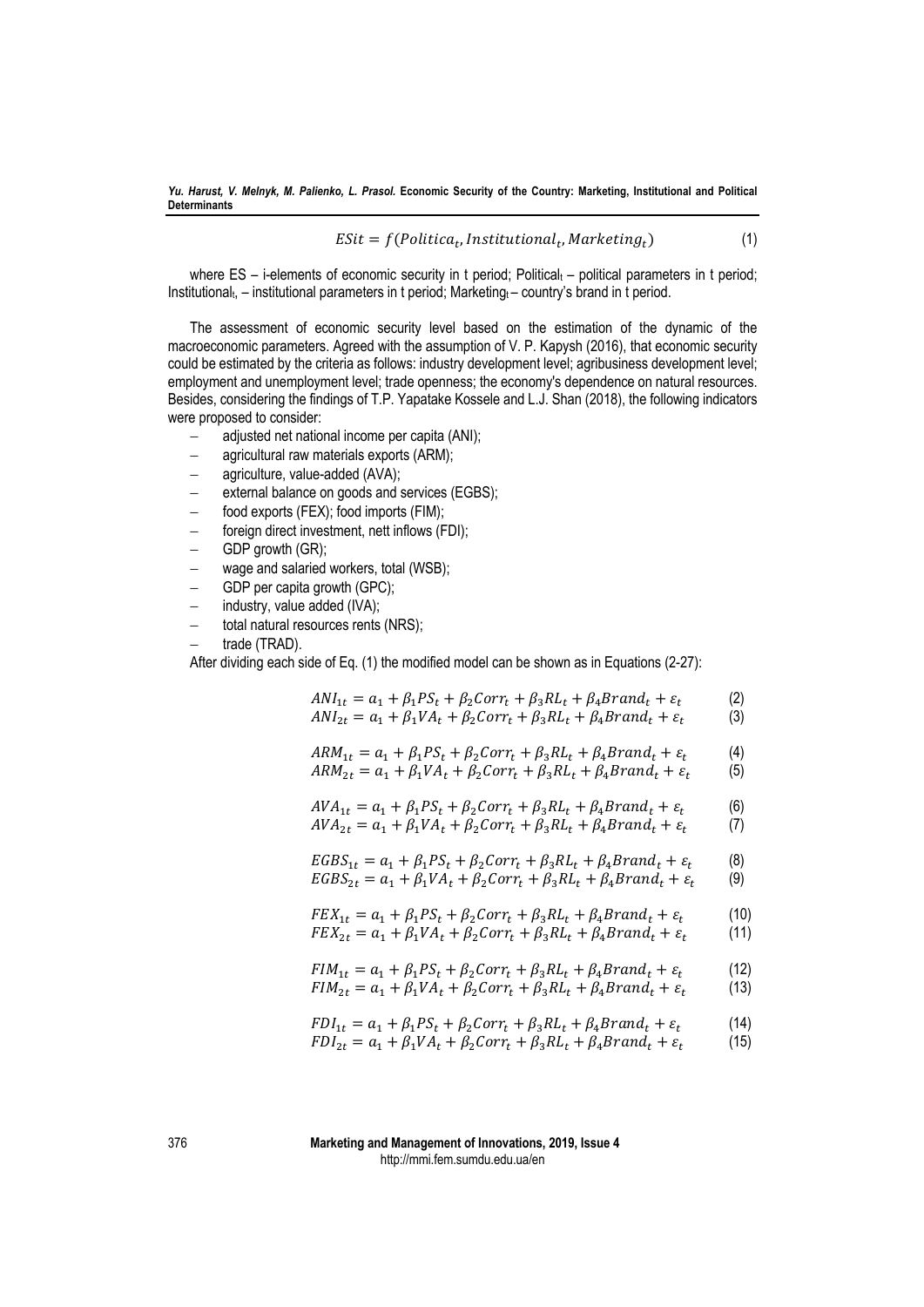$$
GR_{1t} = a_1 + \beta_1 PS_t + \beta_2 Corr_t + \beta_3 RL_t + \beta_4 Brand_t + \varepsilon_t
$$
 (16)

$$
GR_{2t} = a_1 + \beta_1 VA_t + \beta_2 Corr_t + \beta_3 RL_t + \beta_4 Brand_t + \varepsilon_t \tag{17}
$$

$$
GPC_{1t} = a_1 + \beta_1 PS_t + \beta_2 Corr_t + \beta_3 RL_t + \beta_4 Brand_t + \varepsilon_t
$$
 (18)

$$
GPC_{2t} = a_1 + \beta_1 VA_t + \beta_2 Corr_t + \beta_3 RL_t + \beta_4 Brand_t + \varepsilon_t \tag{19}
$$

$$
WSB_{1t} = a_1 + \beta_1 PS_t + \beta_2 Corr_t + \beta_3 RI_t + \beta_4 Brand_t + \varepsilon_t
$$
 (20)  
\n
$$
WSB_{1t} = a_1 + \beta_1 VA + \beta_2 Corr_t + \beta_3 RI_t + \beta_3 Brand_t + \varepsilon_t
$$
 (21)

$$
WSB_{2t} = a_1 + \beta_1 VA_t + \beta_2 Corr_t + \beta_3 RL_t + \beta_4 Brand_t + \varepsilon_t
$$
 (21)

$$
IVA_{1t} = a_1 + \beta_1 PS_t + \beta_2 Corr_t + \beta_3 R L_t + \beta_4 Brand_t + \varepsilon_t
$$
 (22)

$$
IVA_{2t} = a_1 + \beta_1 VA_t + \beta_2 Corr_t + \beta_3 RL_t + \beta_4 Brand_t + \varepsilon_t
$$
 (23)

$$
NRS_{1t} = a_1 + \beta_1 PS_t + \beta_2 Corr_t + \beta_3 RL_t + \beta_4 Brand_t + \varepsilon_t
$$
\n(24)

$$
NRS_{2t} = a_1 + \beta_1 VA_t + \beta_2 Corr_t + \beta_3 R L_t + \beta_4 Brand_t + \varepsilon_t
$$
 (25)

$$
TRAD_{1t} = a_1 + \beta_1 PS_t + \beta_2 Corr_t + \beta_3 RL_t + \beta_4 Brand_t + \varepsilon_t \tag{26}
$$

 $TRAD_{2t} = a_1 + \beta_1 VA_t + \beta_2 Corr_t + \beta_3 RL_t + \beta_4 Brand_t + \varepsilon_t$  (27) where political and institutional parameters were collected from the Worldwide Governance Indicators (2019). The finding in the paper Bilan et al. (2019a) on investigating the impact of Public governance efficiency on macroeconomic stability in Ukraine proved the statistical significance impact at levels 1-5% political stability and absence of violence/terrorism (PS); voice and accountability rating (VA); rule of law (RL); control of corruption (Corr);  $Brand - country's$  brand was calculated using by the methodology in the paper Lyulyov et al. (2018).

The descriptive statistics of the main indicators of economic security of the countries in the period 2002-2018 showed in Table 1. The data on ANI (current US\$), ARM (% of merchandise exports), AVA (% of GDP), EGBS (% of GDP), FEX (% of merchandise exports), FIM (% of merchandise imports), FDI (% of GDP), GR (annual %), WSB (% of total employment), GPC (annual %), IVA (annual % growth), NRS (% of GDP) and TRAD (% of GDP) were taken from the World Bank's "World Development Indicators" (2019).

|              | Table 1. Summary statistics, 2002-2018 |                |      |             |            |       |     |         |            |                          |         |            |        |
|--------------|----------------------------------------|----------------|------|-------------|------------|-------|-----|---------|------------|--------------------------|---------|------------|--------|
|              | ANI                                    | ARM            | AVA  | <b>EGBS</b> | <b>FEX</b> | FIM   | FDI | GR      | <b>WSB</b> | <b>GPC</b>               | IVA     | <b>NRS</b> | TRAD   |
| Maximum      | 3348.9                                 | 2.1            | 12.9 | 6.73        | 41.9       | 10.78 | 9.1 | 12.11   | 84.36      | 12.9                     | 11.25   | 10.04      | 113.77 |
| Minimum      | 701.43                                 | .9             | 6.54 | $-9.23$     | 10.4       | 6.37  | .63 | $-14.7$ | 80.7       | $\overline{\phantom{a}}$ | $-19.4$ | 3.61       | 89.86  |
|              |                                        |                |      |             |            |       |     |         |            | 14.4                     |         |            |        |
| Mean         | 2155.3                                 | 1.5            | 9.31 | $-3.78$     | 23.11      | 8.37  | 3.9 | 1.99    | 82.26      | 2.83                     | $-.078$ | 6.27       | 100.5  |
| Standard     | 838.8                                  | $\overline{A}$ | 1.96 | 4.69        | 11.33      | 1.47  | 2.1 | 6.84    | 1.35       | 6.69                     | 9.08    | 2.14       | 6.65   |
| deviation    |                                        |                |      |             |            |       |     |         |            |                          |         |            |        |
| Coefficient  | 0.39                                   | 0.3            | 0.21 | $-1.24$     | 0.49       | 0.18  | 0.5 | 3.44    | 0.02       | 2.36                     | -116    | 0.34       | 0.07   |
| of variation |                                        |                |      |             |            |       |     |         |            |                          |         |            |        |

Source: developed by authors.

The largest variation data (more 33%) of the average meaning had the in the analysed period had more than half of indicators of Ukrainian economic security (ANI, EGBS, FEX, FDI, GR, GPC, IVA, TRAD). It means that dataset was heterogeneity which provoke the difficulties in forecasting data for the future analysis. Homogeneous, that is, all values of the data were equal throughout the study period. The indicators WSB and TRAD were homogeneous (all values of the data were equal throughout the study period).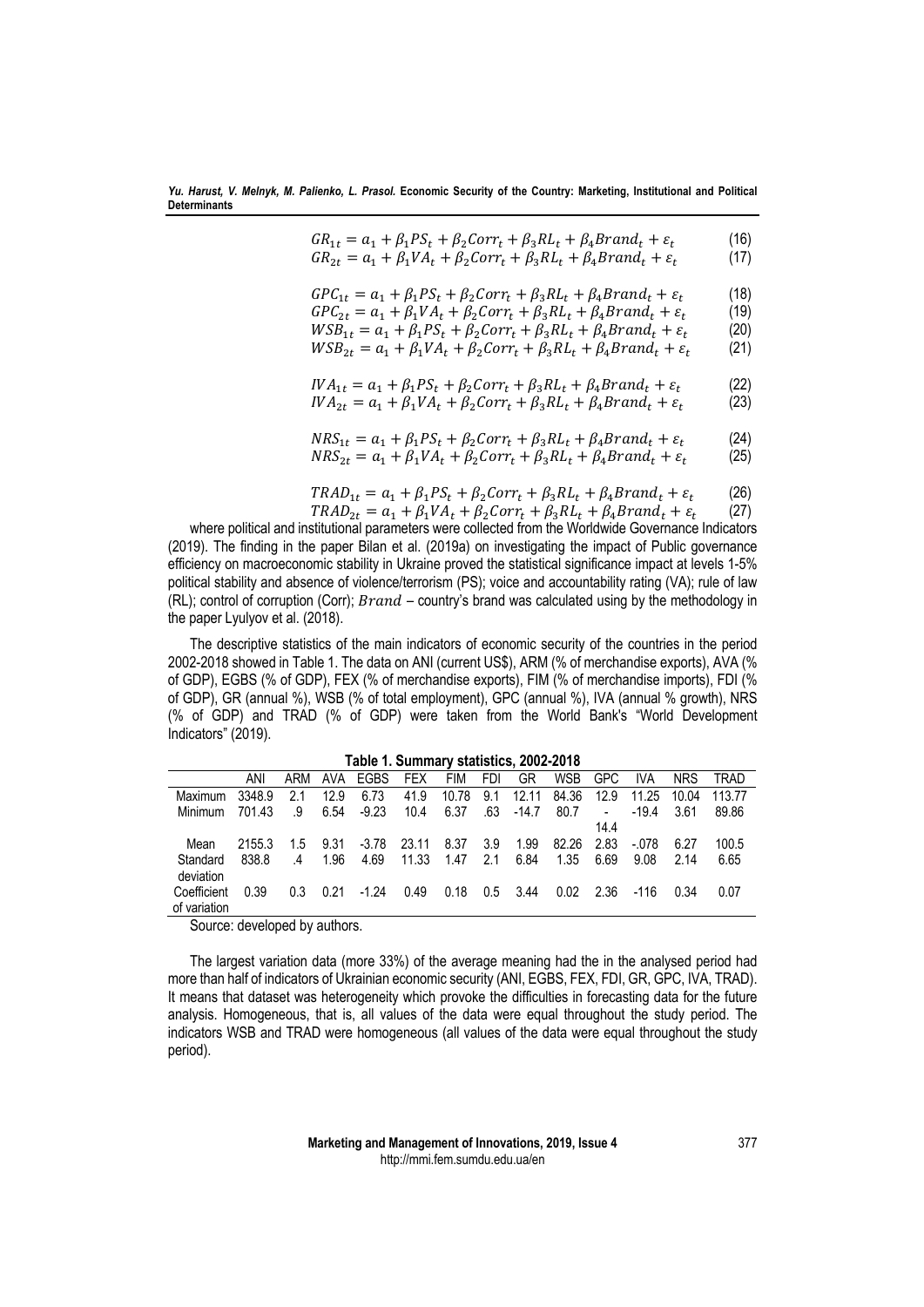

*Yu. Harust, V. Melnyk, M. Palienko, L. Prasol.* **Economic Security of the Country: Marketing, Institutional and Political Determinants**

**Figure 3. Evolution of Ukrainian economic securities parameters, 2002-2018 years** Source: developed by authors.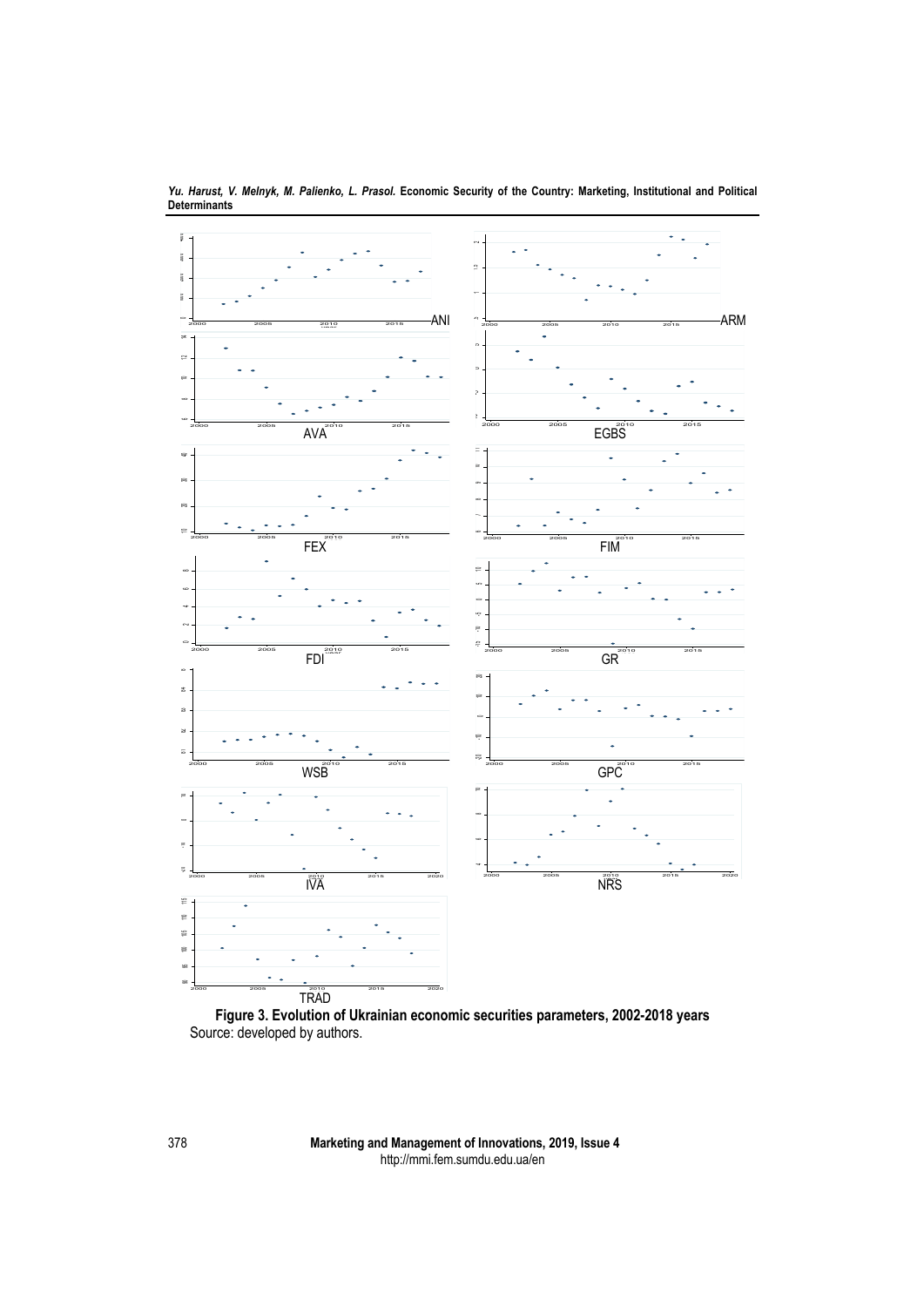Segmentation of variation indicators all series of economic security indicators could be divided into three main groups: with weakly variable (Coefficient of variation≤10%) – WSB ,TRAD; with average variable (10%<Coefficient of variation≤33%) – ARM, AVA, FIM; with strong variable Coefficient of variation>33%) – ANI, EGBS, FEX, FDI, GR, GPC, IVA, TRAD.

As illustrated in Figure 3 indicators EGBS and FDI, GR and IVA have followed a constant trend in the considered period. However, despite the homogeneous characters of indicators WSB and TRAD their tendencies illustrated different phases of evolution during the period from 1980 to 2012.

All indicators of economic security were in the third segment which justified using procedure calculates the two-stage least squares (2SLS) for solving the equitation (2)-(27). The authors in the paper (Maydeu-Olivares et al., 2019) identified, that for abovementioned methods the following was characterized by: «Coverage rates of the causal effect using regression methods are always unacceptably low (often 0)». The 2SLS model is comprised of the following two linear regression models:

$$
\begin{cases}\ny = X_{ex}\beta_{ex} + V_{en}\beta_{en} + e = X\beta + e \\
V_{en} = X_{ex}\Gamma_{ex} + X_{iv}\Gamma_{iv} + E = Z\Gamma + E\n\end{cases}
$$
\n(28)

where  $y$  – vector dependent variable;  $X_{ex}$ – matrix of exogenous regressor variables;  $X_{iv}$  – matrix of instrumental variables; V<sub>en</sub> – matrix of endogenous regressor variables; e, E – terms of errors;  $\Gamma_{\rm ex}$ ,  $\Gamma_{\rm iv}$  – matrix of parameters.

**Results.** The results from 2SLS modelling for strong variable indicators of economic security of the national economy showed in Table 2 and 3. The most significant impact of political, institutional, marketing parameters for the indicators: FEX ( $R^2=0.78$ ) and FDI ( $R^2=0.66$ ). For the most equations PS had the direct, however, statistically non-significant impact, excluding indicators FEX, FDI and NRS (the statistical significance impact at level 1-5%).

|          |                   | Coefficient |             |            |            |        | t-statistic |            |            |      | Prob.       |            |            |  |
|----------|-------------------|-------------|-------------|------------|------------|--------|-------------|------------|------------|------|-------------|------------|------------|--|
| Variable |                   | ANI         | <b>EGBS</b> | <b>FEX</b> | <b>FDI</b> | ANI    | <b>EGBS</b> | <b>FEX</b> | <b>FDI</b> | ANI  | <b>EGBS</b> | <b>FEX</b> | <b>FDI</b> |  |
|          | PS                | 14.09       | 1.06        | $-1.8$     | 1.61       | 0.05   | 0.74        | $-6.7$     | 3.86       | 0.6  | 0.48        | 0.00       | 0.00       |  |
|          | Corr              | $-29.9$     | 8.85        | $-18.9$    | 10.25      | $-1.5$ | 0.79        | $-1.4$     | 3.18       | 0.16 | 0.45        | 0.18       | 0.00       |  |
|          | <b>RL</b>         | 95.98       | $-46.8$     | 52.1       | $-6.8$     | 1.45   | $-1.32$     | 1.22       | $-0.6$     | 0.17 | 0.21        | 0.25       | 0.51       |  |
| Model 1  | <b>Brand</b>      | 67.95       | $-30.9$     | 37.27      | 9.35       | 1.54   | $-1.31$     | 1.31       | 1.38       | 0.15 | 0.211       | 0.21       | 0.19       |  |
|          | R <sup>2</sup>    | 0.19        | 0.15        | 0.78       | 0.66       |        |             |            |            |      |             |            |            |  |
|          | Adj $R^2$         | $-0.01$     | $-0.04$     | 0.73       | 0.57       |        |             |            |            |      |             |            |            |  |
|          | VA                | 22.41       | $-14.6$     | 22.54      | 1.58       | 3.12   | $-3.77$     | 1.78       | 0.7        | 0.09 | 0.00        | 0.09       | 0.497      |  |
|          | Corr              | $-38.8$     | 13.9        | $-22.7$    | 9.00       | $-2.6$ | 1.74        | $-0.8$     | 1.91       | 0.02 | 0.11        | 0.40       | 0.078      |  |
| Model 2  | <b>RL</b>         | 62.67       | $-23.9$     | 25.73      | $-10.8$    | 1.25   | $-0.93$     | 0.30       | $-0.7$     | 0.24 | 0.37        | 0.76       | 0.48       |  |
|          | <b>Brand</b>      | 37.79       | $-11.6$     | 26.61      | 4.23       | 1.11   | $-0.67$     | 0.45       | 0.41       | 0.29 | 0.51        | 0.66       | 0.68       |  |
|          | R <sup>2</sup>    | 0.55        | 0.57        | 0.22       |            |        |             |            |            |      |             |            |            |  |
|          | Adi <sub>R2</sub> | 0.44        | 0.48        | 0.04       |            |        |             |            |            |      |             |            |            |  |

**Table 2. Results from 2SLS modelling for ANI, EGBS, FEX, FDI and PS, Corr, VA, RL, Brand**

Source: developed by authors.

The findings of modelling (Table 2) proved, that achieving the political stability in the country ha ad more powerful impact on increasing of economic security in Ukraine than institutional and country's brand factors. Considering the finding at the first stage the government should pay attention to developing the mechanism to overcome corruption in the country.

Based on the descriptive characteristics of the institutional, political and marketing determinants the most relevant were political and institutional indicators for the point of view to achieve economic security.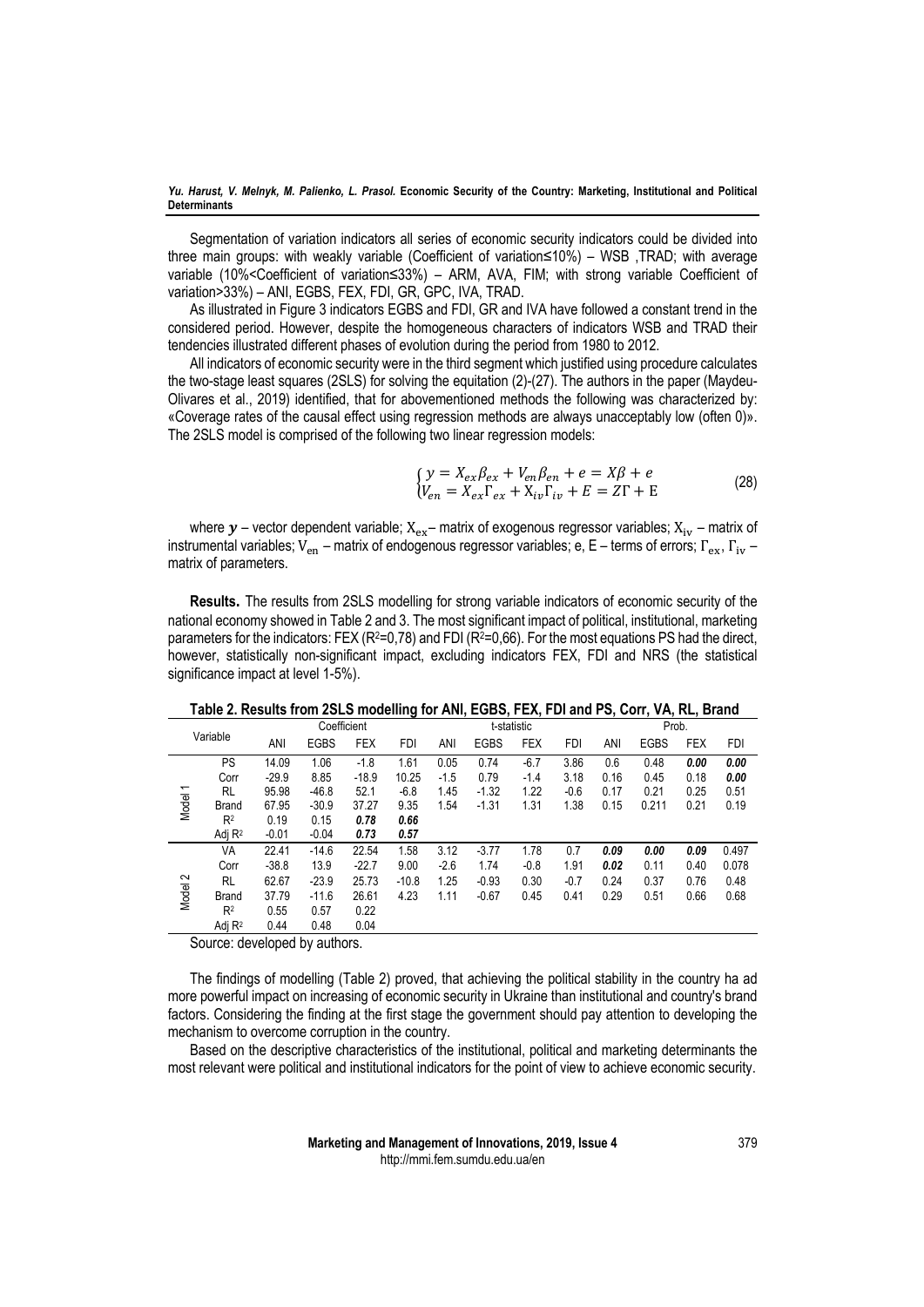*Yu. Harust, V. Melnyk, M. Palienko, L. Prasol.* **Economic Security of the Country: Marketing, Institutional and Political Determinants**

|              | GR       | GPC     | <b>IVA</b> | <b>NRS</b>  | GR     | GPC    | <b>IVA</b> | <b>NRS</b>  | GR    | <b>GPC</b> | <b>IVA</b> | <b>NRS</b>                                                                                       |
|--------------|----------|---------|------------|-------------|--------|--------|------------|-------------|-------|------------|------------|--------------------------------------------------------------------------------------------------|
| PS           | 3.4      | 2.88    | 4.15       | 1.68        | 1.76   | 1.48   | 1.61       | 2.94        | 0.10  | 0.16       | 0.13       | 0.01                                                                                             |
| Corr         | 22.7     | 22.5    | 33.7       | $-3.1$      | 1.52   | 1.5    | 1.69       | $-0.7$      | 0.15  | 0.15       | 0.11       | 0.47                                                                                             |
| RL           | $-14.5$  | $-18.5$ | -40        | 10.2        | $-0.3$ | $-0.3$ | $-0.6$     | 0.73        | 0.76  | 0.70       | 0.53       | 0.47                                                                                             |
| <b>Brand</b> | 14.37    | 11.59   | 2.93       | 12.4        | 0.46   | 0.37   | 0.07       | 1.33        | 0.65  | 0.72       | 0.94       | 0.21                                                                                             |
| $R^2$        | 0.29     | 0.25    | 0.28       | 0.45        |        |        |            |             |       |            |            |                                                                                                  |
| Adj $R^2$    | 0.13     | 0.07    | 0.12       | 0.31        |        |        |            |             |       |            |            |                                                                                                  |
| VA           | $-17.6$  | $-17.8$ | $-15$      | 4.3         | $-2.7$ | $-2.8$ | $-1.6$     | 1.87        | 0.018 | 0.01       | 0.12       | 0.08                                                                                             |
| Corr         | 28.10    | 28.21   | 38.07      | $-5.9$      | 2.08   | 2.18   | 1.89       | $-1.2$      | 0.06  | 0.04       | 0.08       | 0.24                                                                                             |
| RL           | 11.32    | 8.08    | $-18.1$    | 7.2         | 0.26   | 0.19   | $-0.3$     | 0.44        | 0.79  | 0.85       | 0.78       | 0.66                                                                                             |
| <b>Brand</b> | 33.87    | 32.29   | 18.63      | 7.1         | 1.16   | 1.15   | 0.43       | 0.64        | 0.26  | 0.27       | 0.67       | 0.53                                                                                             |
| $R^2$        | 0.44     | 0.46    | 0.29       |             |        |        |            |             |       |            |            |                                                                                                  |
| Adj $R^2$    | 0.31     | 0.33    | 0.12       |             |        |        |            |             |       |            |            |                                                                                                  |
|              | Variable |         |            | Coefficient |        |        |            | t-statistic |       |            |            | Table 3. Results from 2SLS modelling for GR, EGBS, FEX, FDI and PS, VA, Corr, RL, Brand<br>Prob. |

Source: developed by authors.

At the same time, for the weak variable indicators the key role had the marketing factors with huge statistical significance. Thus, the increasing of country's brand by one point provoke to increasing of WSB by 8.6-point, TRAD by 7.5 points, Table 4-5.

|          | Table 4. Results from 2SLS modelling for AVA, ARM, FIM and PS, VA, Corr, RL, Brand |            |             |            |            |             |            |            |            |            |  |
|----------|------------------------------------------------------------------------------------|------------|-------------|------------|------------|-------------|------------|------------|------------|------------|--|
|          |                                                                                    |            | Coefficient |            |            | t-statistic |            |            | Prob.      |            |  |
| Variable |                                                                                    | <b>AVA</b> | <b>ARM</b>  | <b>FIM</b> | <b>AVA</b> | <b>ARM</b>  | <b>FIM</b> | <b>AVA</b> | <b>ARM</b> | <b>FIM</b> |  |
|          | PS                                                                                 | $-1.5$     | $-0.35$     | $-0.94$    | $-3.21$    | $-4.8$      | $-2.61$    | 0.00       | 0.00       | 0.02       |  |
|          | Corr                                                                               | 0.97       | 1.00        | $-5.73$    | 0.26       | 1.75        | $-2.04$    | 0.79       | 0.104      | 0.06       |  |
|          | RL                                                                                 | $-16.4$    | $-3.32$     | 1.79       | $-1.42$    | $-1.79$     | 0.20       | 0.18       | 0.09       | 0.84       |  |
| Model 1  | <b>Brand</b>                                                                       | $-3.53$    | 0.32        | 3.76       | $-0.46$    | $-0.27$     | 0.64       | 0.65       | 0.79       | 0.53       |  |
|          | R <sup>2</sup>                                                                     | 0.48       | 0.68        | 0.46       |            |             |            |            |            |            |  |
|          | Adj $R^2$                                                                          | 0.36       | 0.61        | 0.33       |            |             |            |            |            |            |  |
|          | VA                                                                                 | $-4.16$    | $-0.42$     | 2.32       | $-1.97$    | $-0.93$     | 1.48       | 0.07       | 0.37       | 0.16       |  |
|          | Corr                                                                               | 3.17       | 1.31        | $-6.23$    | 0.72       | 1.39        | $-1.91$    | 0.48       | 0.18       | 0.07       |  |
|          | RL                                                                                 | $-8.31$    | $-2.23$     | $-1.16$    | $-0.59$    | $-0.74$     | $-0.11$    | 0.56       | 0.47       | 0.91       |  |
| Model 2  | <b>Brand</b>                                                                       | 5.15       | 0.91        | 2.07       | 0.54       | 0.45        | 0.29       | 0.597      | 0.66       | 0.77       |  |
|          | $R^2$                                                                              | 0.28       | 0.16        | 0.29       |            |             |            |            |            |            |  |
|          | Adj $R^2$                                                                          | 0.11       | $-0.02$     | 0.13       |            |             |            |            |            |            |  |

Source: developed by authors.

Noted, the positive impact of country's brand on the economic security could be justified by that the Ukrainian government had implemented the efficient instrument for stabilization of economic process in the countries (WSB, TRAD).

|  | Table 5. Results from 2SLS modelling for WSB, TRAD and PS, VA, Corr, RL, Brand |  |  |  |
|--|--------------------------------------------------------------------------------|--|--|--|
|--|--------------------------------------------------------------------------------|--|--|--|

| Table 3. Results from 25L5 modelling for W5D, TRAD and P5, VA, Corr, RL, Brand |                |      |             |            |             |      |       |  |  |  |
|--------------------------------------------------------------------------------|----------------|------|-------------|------------|-------------|------|-------|--|--|--|
|                                                                                |                |      | Coefficient |            | t-statistic |      | Prob. |  |  |  |
| Variable                                                                       |                | WSB  | TRAD        | <b>WSB</b> | TRAD        | WSB  | TRAD  |  |  |  |
|                                                                                |                |      |             | 4          |             | 6    |       |  |  |  |
|                                                                                | PS             | 1.43 | $-2.89$     | $-13.16$   | $-1.42$     | 0.00 | 0.17  |  |  |  |
| $\overline{\phantom{0}}$                                                       | Corr           | 2.69 | $-5.81$     | 3.19       | $-0.37$     | 0.00 | 0.72  |  |  |  |
|                                                                                | <b>RL</b>      | 3.53 | 23.41       | 1.32       | $-0.47$     | 0.21 | 0.65  |  |  |  |
| Model                                                                          | <b>Brand</b>   | 8.6  | 7.50        | 4.88       | 2.27        | 0.00 | 0.04  |  |  |  |
|                                                                                | R <sup>2</sup> | 0.94 | 0.16        |            |             |      |       |  |  |  |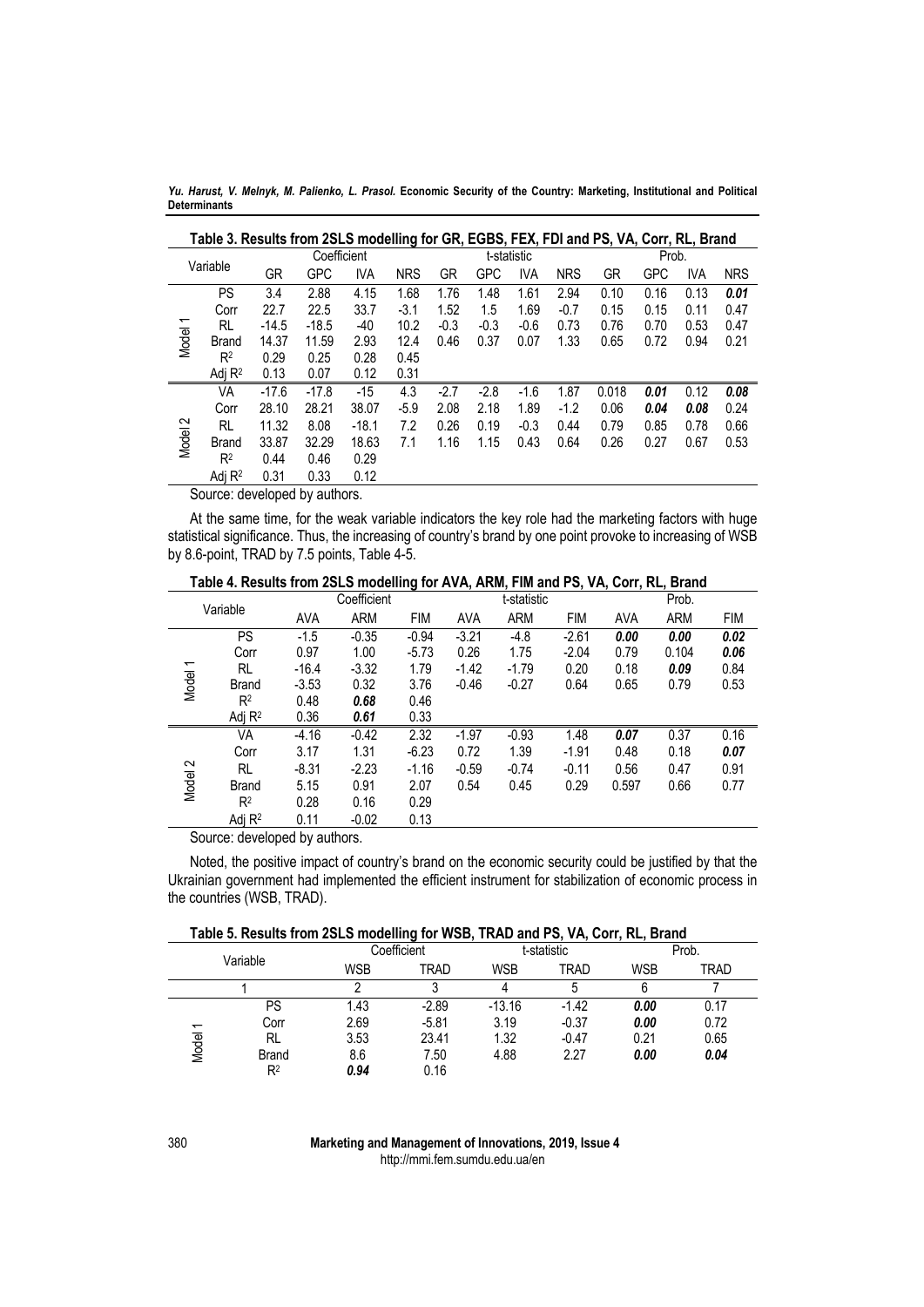|         |                |      |          |      |         |      | Continued Table 5 |
|---------|----------------|------|----------|------|---------|------|-------------------|
|         |                |      |          |      |         |      |                   |
|         | Adj $R^2$      | 0.92 | $-0.02$  |      |         |      |                   |
|         | VA             | 1.35 | $-16.56$ | 0.89 | $-2.39$ | 0.38 | 0.03              |
|         | Corr           | 2.76 | 1.67     | 0.88 | 0.12    | 0.39 | 0.91              |
| Model 2 | <b>RL</b>      | 2.58 | 6.15     | 0.26 | 0.13    | 0.80 | 0.89              |
|         | <b>Brand</b>   | 8.71 | 10.4     | 1.27 | 3.34    | 0.00 | 0.00              |
|         | R <sup>2</sup> | 0.21 | 0.33     |      |         |      |                   |
|         | Adj $R^2$      | 0.03 | 0.17     |      |         |      |                   |

*Yu. Harust, V. Melnyk, M. Palienko, L. Prasol.* **Economic Security of the Country: Marketing, Institutional and Political Determinants**

Source: developed by authors.

In Table 4 PS had a negative and statistically significant impact at level 1% on AVA, ARM, FIM, as the impact of RL were significant for indicators ARM, VA and AVA but negative. In Table 5 impact of corruption was a significant impact at level 1% on WSB, but negative on TRAD, as RL in both regressions' the positive impact on WSB and TRAD, however that impact was non-significant.

**Conclusions**. It should be noted, that obtained results were correlated with findings in the paper Bilan et al. (2019a) and proved that political and institutional imbalance restricts the recovering of the country's economic security. Noted, that the reforms and mechanisms for increasing of economic security level should be complex and considering all directions of economic activities in the country which allow receiving the synergy effect. Considering abovementioned findings and climate in Ukraine, at the first stage the, Ukrainian government should overcome the issues with political stability.

**Author Contributions:** conceptualization, methodology, software, validation, writing-original draft preparation, visualization – Y.H., V.M., L.P., M.P.

## **References**

Bilan, Y., Lyeonov, S., Lyulyov, O., & Pimonenko, T. (2019c). Brand management and macroeconomic stability of the country. [Zarządzanie marką i stabilność makroekonomiczna kraju] Polish Journal of Management Studies, 19(2), 61-74. doi:10.17512/pjms.2019.19.2.05

Bilan, Y., Raišienė, A. G., Vasilyeva, T., Lyulyov, O., & Pimonenko, T. (2019a). Public governance efficiency and macroeconomic stability: Examining convergence of social and political determinants. Public Policy and Administration, 18(2), 241-255. doi:10.13165/VPA-19-18-2-05

Bilan, Y., Vasilyeva, T., Lyulyov, O., & Pimonenko, T. (2019b). EU vector of ukraine development: Linking between macroeconomic stability and social progress. International Journal of Business and Society, 20(2), 433-450

Brück, T. (2004). An Economic Analysis of Security Policies, DIWDiskussionspapiere, No. 456. Retrieved from: http://hdl.handle.net/10419/18308

Forrest, J. Y. L., Ying, Y., Gong, Z., Schimmel, K., Liu, S., Nicholls, J., & Nechval, N. A. (2018). Economic Security Under Disturbances of Foreign Capital. In Currency Wars, pp. 197-215.

Garth E. Kendall, Ha Nguyen & Rachel Ong. (2019). The association between income, wealth, economic security perception, and health: a longitudinal Australian study. Health Sociology Review, 28:1, 20-38, DOI: 10.1080/14461242.2018.1530574

Kapysh, V.P. (2016). The evolution of theoretical approaches to the interpretation of the category of "economic security". Policy and Law, 1, 56-61.

Lyulyov, O., Chygryn, O., and Pimonenko, T. (2018). National Brand as a Marketing Determinant of Macroeconomic Stability. Marketing and Management of Innovations, 3, 142-152. http://doi.org/10.21272/mmi.2018.3-12

Maydeu-Olivares, A., Shi, D., & Rosseel, Y. (2019). Instrumental variables two-stage least squares (2SLS) vs. maximum likelihood structural equation modeling of causal effects in linear regression models. Structural Equation Modeling: A Multidisciplinary Journal, 1-17.

Milova, T., Troshkina, K., Horlov, Y. & Dobkowski, J. (2019). Country's Brand and Corruption Level: Cointegration Analysis. Marketing and Management of Innovations, 3, 366-373. http://doi.org/10.21272/mmi.2019.3-28

Nhung, V. T. (2018). The Foreign Direct Investment (FDI) of Korea in Vietnam from the Perspective of Economic Security. VNU Journal of Science: Economics and Business, 34(3).

Odehnal, J., & Neubauer, J. (2018). Economic, Security, and Political Determinants of Military Spending in NATO Countries. Defence and Peace Economics, 1-15.